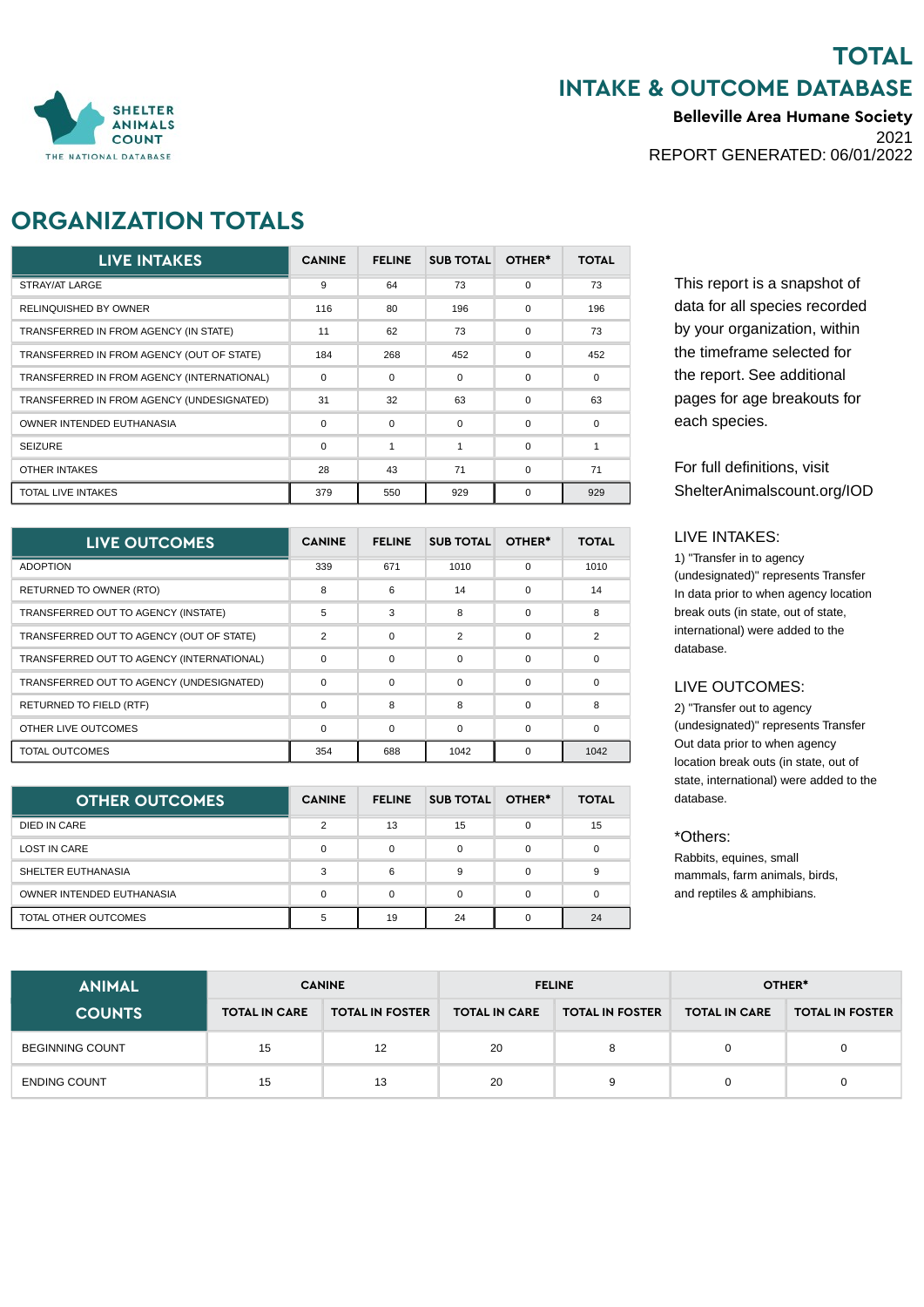## **CANINE INTAKE & OUTCOME DATABASE**

**Belleville Area Humane Society** 2021 REPORT GENERATED: 06/01/2022

# **CANINE**

| <b>LIVE INTAKES</b>                        | <b>ADULTS</b> | <b>UP TO 5 MONTHS</b> | <b>AGE UNKNOWN</b>  | <b>TOTAL</b>   |
|--------------------------------------------|---------------|-----------------------|---------------------|----------------|
| STRAY/AT LARGE                             | 6             | 3                     | $\mathbf 0$         | $9\,$          |
| RELINQUISHED BY OWNER                      | 87            | 29                    | $\mathsf{O}\xspace$ | 116            |
| TRANSFERRED IN FROM AGENCY (IN STATE)      | 11            | 0                     | $\mathbf 0$         | 11             |
| TRANSFERRED IN FROM AGENCY (OUT OF STATE)  | 162           | 22                    | $\mathsf{O}\xspace$ | 184            |
| TRANSFERRED IN FROM AGENCY (INTERNATIONAL) | $\mathbf 0$   | 0                     | 0                   | $\mathbf 0$    |
| TRANSFERRED IN FROM AGENCY (UNDESIGNATED)  | $\pmb{0}$     | 0                     | $\mathsf{O}\xspace$ | $\pmb{0}$      |
| OWNER INTENDED EUTHANASIA                  | 0             | 0                     | $\mathbf 0$         | 0              |
| <b>SEIZURE</b>                             | $\pmb{0}$     | 0                     | $\mathsf{O}\xspace$ | $\pmb{0}$      |
| <b>OTHER INTAKES</b>                       | 12            | 16                    | $\mathbf 0$         | 28             |
| <b>TOTAL LIVE INTAKES</b>                  | 278           | 70                    | 0                   | 348            |
| LIVE OUTCOMES                              | <b>ADULTS</b> | <b>UP TO 5 MONTHS</b> | <b>AGE UNKNOWN</b>  | <b>TOTAL</b>   |
| <b>ADOPTION</b>                            | 274           | 65                    | $\mathbf 0$         | 339            |
| RETURNED TO OWNER (RTO)                    | 8             | 0                     | $\mathsf{O}\xspace$ | 8              |
| TRANSFERRED OUT TO AGENCY (INSTATE)        | 5             | 0                     | $\mathbf 0$         | 5              |
| TRANSFERRED OUT TO AGENCY (OUT OF STATE)   | 2             | 0                     | $\mathsf{O}\xspace$ | $\overline{c}$ |
| TRANSFERRED OUT TO AGENCY (INTERNATIONAL)  | $\mathbf 0$   | 0                     | 0                   | 0              |
| TRANSFERRED OUT TO AGENCY (UNDESIGNATED)   | $\pmb{0}$     | 0                     | $\mathsf{O}\xspace$ | 0              |
| <b>RETURNED TO FIELD (RTF)</b>             | 0             | 0                     | $\mathbf 0$         | 0              |
| OTHER LIVE OUTCOMES                        | $\pmb{0}$     | 0                     | $\mathsf{O}\xspace$ | $\mathbf 0$    |
| TOTAL OUTCOMES                             | 289           | 65                    | 0                   | 354            |
| <b>OTHER OUTCOMES</b>                      | <b>ADULTS</b> | <b>UP TO 5 MONTHS</b> | <b>AGE UNKNOWN</b>  | <b>TOTAL</b>   |
| <b>DIED IN CARE</b>                        | 2             | $\overline{2}$        | 2                   | 6              |
| <b>LOST IN CARE</b>                        | $\Omega$      | 0                     | 0                   | 0              |
| SHELTER EUTHANASIA                         | 3             | 3                     | 3                   | 9              |
| OWNER INTENDED EUTHANASIA                  | 0             | 0                     | 0                   | 0              |
| TOTAL OTHER OUTCOMES                       | 5             | 5                     | $5\phantom{.0}$     | 15             |

| <b>ANIMAL</b><br><b>COUNT</b> | <b>TOTAL</b><br><b>IN CARE</b> | <b>TOTAL</b><br><b>IN FOSTER</b> |
|-------------------------------|--------------------------------|----------------------------------|
| <b>BEGINNING COUNT</b>        | 15                             | 12                               |
| <b>ENDING COUNT</b>           | 15                             | 13                               |

This report is a snapshot of data for all species recorded by your organization, within the timeframe selected for the report. See additional pages for age breakouts for each species.

For full definitions, visit ShelterAnimalscount.org/IOD

### LIVE INTAKES:

1) "Transfer in to agency (undesignated)" represents Transfer In data prior to when agency location break outs (in state, out of state, international) were added to the database.

## LIVE OUTCOMES:

2) "Transfer out to agency (undesignated)" represents Transfer Out data prior to when agency location break outs (in state, out of state, international) were added to the database.

### \*Others:

Rabbits, equines, small mammals, farm animals, birds, and reptiles & amphibians.